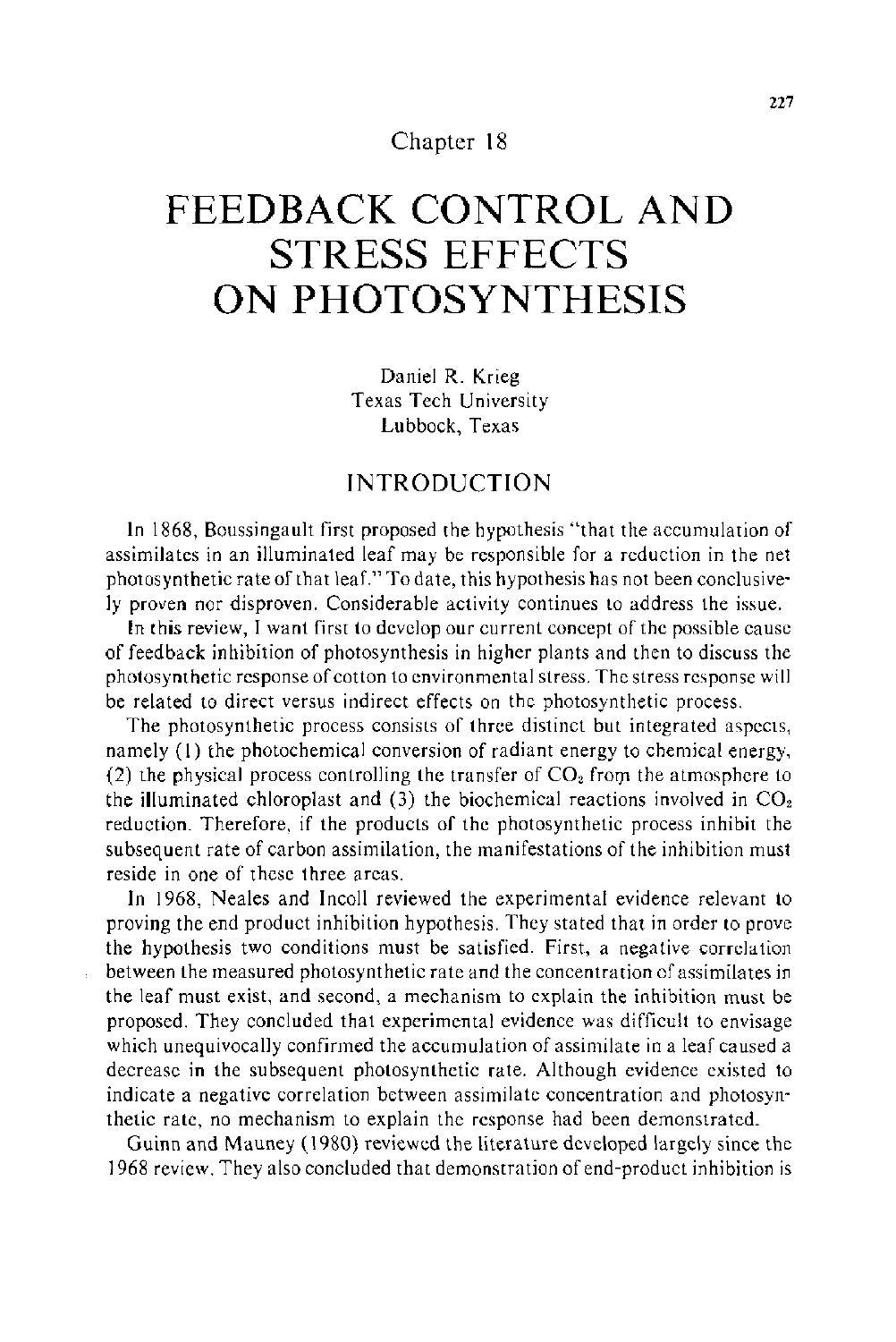difficult. The demonstration of a negative correlation between photosynthetic rate and assimilate concentration in a leaf is complicated by the fact that assimilates are the products of photosynthesis. Therefore, as photosynthetic rate increases, the production of assimilate increases and possibly results in a positive rather than a negative correlation. Failure to demonstrate a negative correlation does not prove the absence of end-product inhibition when accumulation of assimilate and photosynthetic rate are not separated in time.

The mechanisms proposed by Guinn and Mauney (1980) largely involved a physical disruption of normal chloroplast activities due to starch accumulation, and biochemical disruptions due to both simple and phosphorylated sugars (see Chapter 17). A hormonal control mechanism of photosynthesis was also suggested. The hormones were either produced by the leaves or translocated to the leaf tissue from other tissue such as developing fruits or roots. No definitive evidence was available to support the hormonal control hypothesis. To date, direct evidence is still non-existent, but much circumstantial evidence exists to suggest that the hormonal activity of a tissue may directly or indirectly influence the photosynthetic rate of green leaves (Geiger, 1976).

The current concept of plant growth rate being regulated by photosynthetic activity involves source-sink relationships. This concept implies that the source's ability to produce assimilate is directly related to the sink's ability to utilize assimilate for growth. Therefore, during the course of plant development, growth rates may be limited due to inadequate source activity, or due to inadequate sink activity, depending upon plant species, growth stage, and environmental conditions differentially affecting the source or the sink (see Chapter 16).

Efforts to demonstrate feedback inhibition of photosynthesis have largely been concerned with manipulations of source-sink ratios or with disruption of the translocation pathways. Many of these studies involved physical disruption of the normal source or sink size and, thus, wounding of the tissue. The results of these studies must be carefully interpreted with respect to subsequent metabolic activity on a whole plant basis. Alteration of normal source-sink ratios by nondestructive methods allows evaluation of not only the immediate responses of photosynthesis, but also the recovery potential upon return to the normal state. Techniques of nondestructive manipulation of source-sink ratios include reduction of effective leaf area by shading leaves and monitoring the unshaded leaves, altering sink activity by low temperature treatments, increasing external  $CO<sub>2</sub>$  concentrations, and lengthening the photoperiod to alter total daily assimilate production. Other experiments did not manipulate the plant but monitored the diurnal or seasonal changes in photosynthetic rate and correlated this with assimilate concentration in the leaf as a function of normal source-sink activity changes. The preponderance of evidence, at this point in time, suggests that source activity is highly variable and subject to control by sink demand, strongly implying some type of feedback inhibition.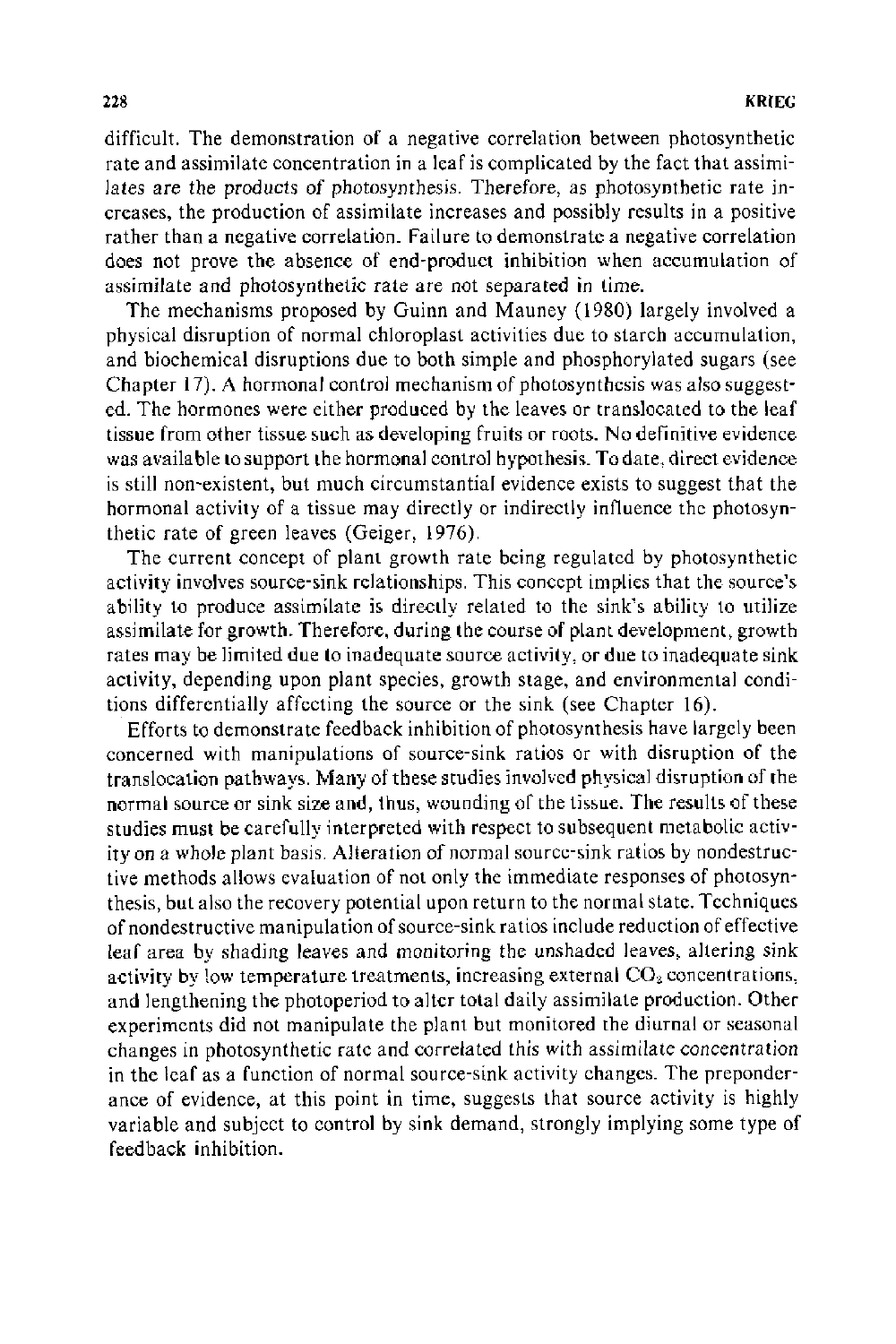If end product inhibition of photosynthesis does exist, then the products must be interfering with one or more of the individual steps in the integrated process. Intermediates and products of the photosynthetic process include  $Q_2$ , ATP, N ADPH, simple and phosphorylated sugars, and starch. As previously stated, the photosynthetic process consists of three distinct aspects: (a) the photochemical conversion of radiant energy to chemical energy, (b) the physical processes controlling the transfer of  $CO<sub>2</sub>$  from the atmosphere to the illuminated chloroplast and (c) the biochemical conversion of  $CO<sub>2</sub>$  to  $CH<sub>2</sub>O$  and its disposition. Current information concerning feedback inhibition will be discussed with respect to possible mechanisms involving each of these three components of the photosynthetic process.

# THE PHOTOCHEMICAL CONVERSION OF LIGHT TO CHEMICAL ENERGY

The light reaction involves the capture of photosynthetically active radiation by chlorophyll in the grana thylakoids and the subsequent transfer of electrons from  $H<sub>2</sub>O$  to NADPH. The photooxidation of  $H<sub>2</sub>O$  produces  $O<sub>2</sub>$  and protons (H+), and the transfer of the electrons and protons across the thylakoid membrane results in an electrochemical gradient which provides the driving force for A TP synthesis (Chapter 15).

Guinn and Mauney ( 1980) emphasized the possible inhibitory effects of large starch granules in the chloroplast. The proposed mechanisms for feedback inhibition by starch were based on physical, rather than chemical effects. Accumulation of starch in the chloroplast could result in distortion of the grana, thereby altering the light absorption characteristics. However, Nafziger and Koller ( 1976) discounted this possibility because of the lack of response of photosynthesis to increasing irradiance when starch concentrations were high. Physical damage to the chloroplasts such as deterioration of the thylakoid membrane, absence of microbodies and leakage of chlorophyll results from large accumulations of starch (Ackerson and Herbert, 1981; De Silva *et al.,* 1974). However, excessive accumulation of starch is required to cause chloroplast damage.

A potentially serious problem associated with the photochemical conversion of solar energy to chemical energy is photoinhibition. Photoinhibition is defined as the photodestruction of the photosynthetic apparatus when photochemical energy cannot be dissipated in an orderly manner during normal  $CO<sub>2</sub>$  fixation (Osmund *et al.*, 1980). In order for photoinhibition to be extensive, the internal  $CO<sub>2</sub>$ concentration must be close to the  $CO<sub>2</sub>$  compensation point and photorespiration must be inhibited ( $\leq 1$  percent  $O_2$ ). Photosystem II activity appears to be extremely sensitive to photoinhibitory damage; however, it is very unlikely that photoinhibition becomes a major limitation under normal environmental conditions.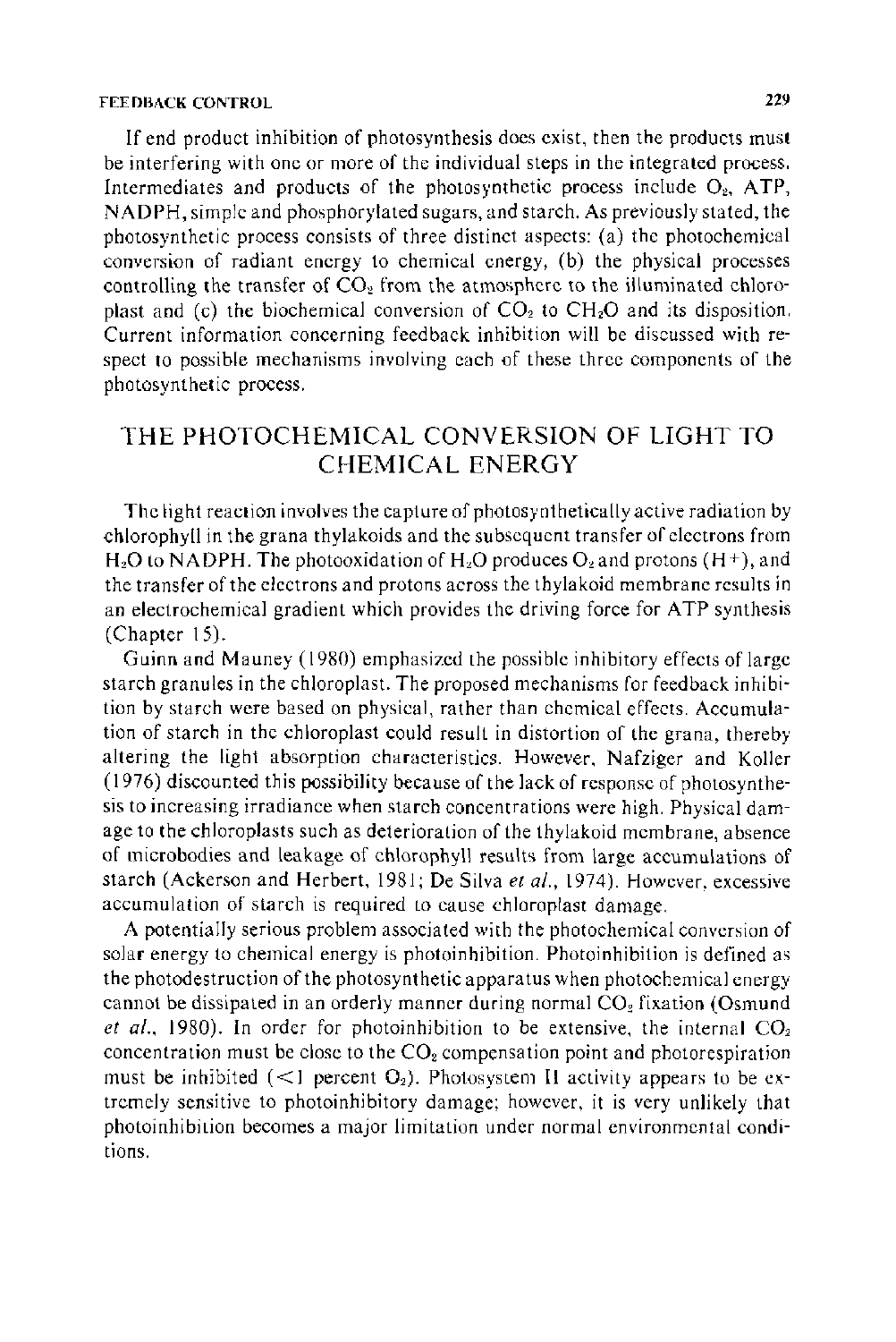# THE PHYSICAL PROCESS CONTROLLING THE TRANSFER OF CO, FROM THE ATMOSPHERE TO THE ILLUMINATED CHLOROPLAST

The total conductance of  $CO<sub>2</sub>$  can be partitioned into individual components as discussed by Nobel (1974). Stomatal conductance is similar for water vapor and  $CO<sub>2</sub>$  with a diffusion coefficient difference of 1.6 in favor water vapor at 20C. Several reports suggest that stomatal conductance is altered by treatments which result in the accumulation of assimilate in the source leaf. Setter *et al.* ( 1980) reported that increased stomatal resistance was the cause of the reduced carbon exchange rate (CER) in soybeans which had been treated by altering the translocation system or by reducing sink size to increase assimilate concentration in the leaves. The stomatal response to the treatment was very rapid (0.5 hour with petiole girdling and 5 hours with pod removal) and coincident with CER reductions. These stomatal responses could also reflect alterations in the normal concentrations and activities of the leaf hormones (Geiger, 1976), especially abscisic acid (ABA) which is involved in stomatal control (Boveys and Kriedmann, 1974). Potter and Breen (1980) used an extended photoperiod treatment to alter sugar: starch concentrations in soybean and sunflower leaves. They observed stomatal conductance changes directly associated with CER reductions in both species. Older, essentially fully expanded, sunflower leaves were more responsive than were young, rapidly expanding leaves. Large accumulations of starch and soluble sugars were observed in all leaves but were not highly correlated with the photosynthetic rate changes. Peet and Kramer (1980) reduced source size by shading various soybean leaves. They reported that photosynthetic rates of the unshaded leaves increased, and the rate increase was associated with increases in both stomatal and mesophyll conductances. Thorne and Koller (1974), using similar techniques, found no change in soybean stomatal conductance as CER was increased. They did report that large reductions in mesophyll resistance accompanied the increased CER as sink demand increased relative to source activity. Additionally, the chloroplast starch concentrations were reduced tenfold; whereas, the soluble sugar concentrations were increased as CER increased. It is rather difficult to envision how solute accumulations can cause stomatal conductance changes, unless it is associated with altered hormonal relations of the leaf.

The increased length of the diffusion pathway for  $CO<sub>2</sub>$  around large starch grains has been proposed as an explanation for the increased mesophyll resistance by starch accumulation in the chloroplast. Based upon this assumption several studies evaluated CER in leaves with various starch concentrations generated in  $CO<sub>2</sub>$ -enriched atmospheres. As the external  $CO<sub>2</sub>$  concentration increases the effects of increased mesophyll resistance should lessen due to the steeper gradient from the external atmosphere to the site of carboxylation. Mauney *et al.* (1979) reported a negative correlation between net photosynthesis and starch concentrations when CER was measured at normal  $CO<sub>2</sub>$  levels (330 $\mu$  1 1<sup>-1</sup> in cotton) (Figure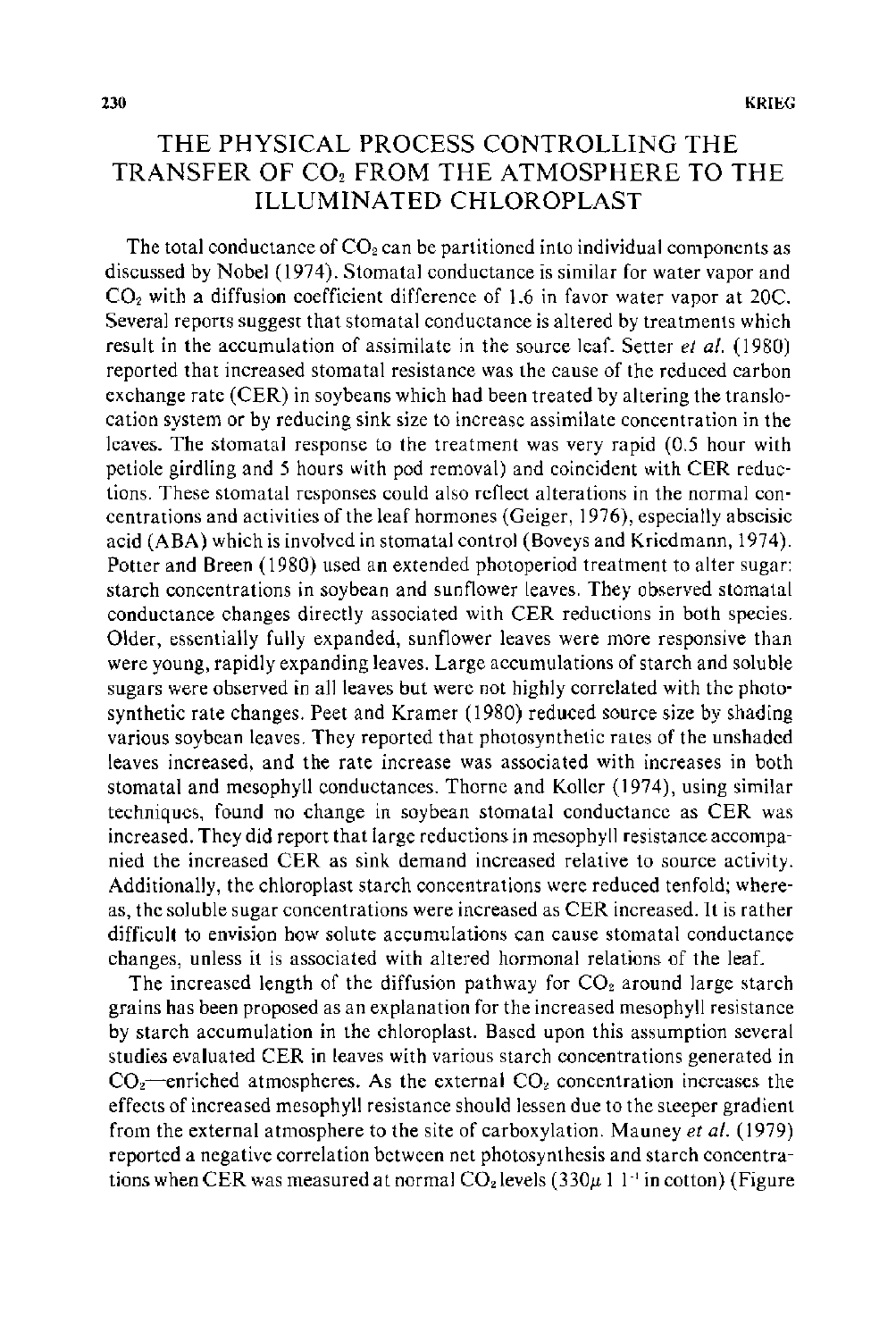

Figure 1. Net photosynthesis of cotton and soybean as a function of leaf starch concentration (adapted from Mauney et al., 1979; Nafziger and Koller, 1976).

1). No significant correlation was found between soluble sugar concentrations and net photosynthetic rates in any of the four species examined. Nafziger and Koller (1976) suggested a curvilinear response of photosynthetic rate of soybean with leaf starch concentrations (Figure 1) as contrasted to a linear response proposed by Mauney et al. (1979) for cotton. In soybean, starch concentrations in excess of 1.5 mg cm<sup>-2</sup> were required to reduce the photosynthetic rate. In cotton, approximately a 10 percent reduction in net photosynthesis was observed for each 10 percent increase in starch concentration. Apparently the sensitivity of photosynthesis to leaf starch concentration is species and leaf condition dependent. Both groups indicated that starch concentrations greatly in excess of that normally observed in leaves were required to cause a significant reduction in the photosynthetic rate.

Nafziger and Koller (1976) also determined the  $CO<sub>2</sub>$  compensation point to differentiate between mesophyll resistance and carboxylation resistance. They found the CO<sub>2</sub> compensation point was not altered by increased starch concentration. They concluded that the intracellular transport of  $CO<sub>2</sub>$  (mesophyll resis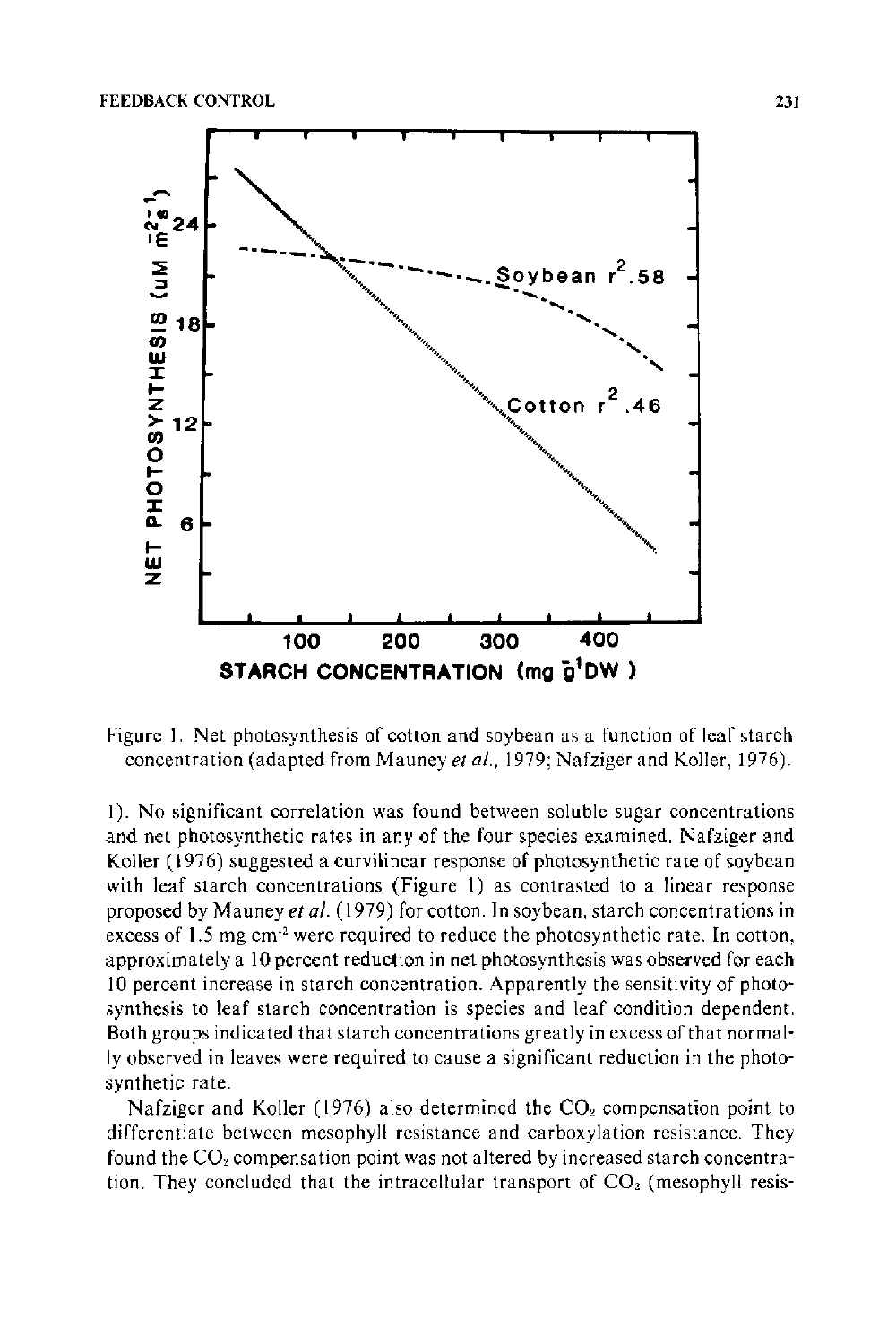tance) was 'the factor limiting photosynthesis when starch concentration was high.

The rate of diffusion of the  $CO<sub>2</sub>$  molecule from the atmosphere to the site of carboxylation is reduced by accumulation of assimilate in the leaf. The primary cause of the increased resistance may be either stomatal or mesophyllic depending upon species, leaf age or stage of development. The increased stomatal resistance observed in some species may be the result of altered hormonal relations in the leaf due to the type of treatment imposed to induce large concentrations of assimilate in the leaf. The mesophyll resistance increases are largely of a physical nature and excessive starch concentrations are required to significantly affect the photosynthetic rate.

## THE BIOCHEMICAL CONVERSION OF COz TO CHzO AND ITS DISPOSITION

The reduction of  $CO<sub>2</sub>$  to carbohydrate in the chloroplast occurs via the  $C<sub>3</sub>$ photosynthetic carbon reduction (PCR) pathway essentially as described in the 1950's (Chapter 15). Although we recognize the existence of other pathways  $(C_4)$ and CAM) responsible for the initial conversion of  $CO<sub>2</sub>$  to organic compounds, they are subservient to the  $C_3$ -PCR pathway. We now recognize that the  $C_3$ -PCR pathway does not totally describe the path of carbon in the chloroplast under natural atmospheric conditions. Photosynthetic carbon metabolism can best be described as the integrated sum of the activities of two mutually opposing but interlocking cycles, the C<sub>3</sub>-PCR cycle and the C<sub>2</sub>-photosynthetic carbon oxidation (PCO) cycle (Figure 2). The  $C_2$ -PCO cycle is known as photorespiration. Ribulose bisphosphate carboxylase/oxygenase (a bifunctional enzyme) serves to regulate carbon flow through these two competitive cycles through effects of  $CO<sub>2</sub>$ and  $O<sub>2</sub>$  concentrations and the kinetic properties of this enzyme (Latzko and Kelly, 1979). Several reviews address control of the activities of the two cycles and the resultant effect on net assimilation (Akazawa, 1979; Jensen and Bahr, 1977; Kelly and Latzko, 1976). Activation of RuBPC:Oase is a readily reversible process dependent on  $[CO_2]$ ,  $[Mg^{2+}]$ , pH and levels of sugar phosphates. (Bahr and Jensen, 1978; Jensen and Bahr, 1977; Lorimar *et al.*, 1979). CO<sub>2</sub> is involved in both activation and catalysis. Several phosphorylated sugars are effectors of RuBPC:Oase. Fructose-6-P, ribulose-5-P, 6-P-gluconate, erythrose-4-P, and xylose-5-P, all at lmM concentrations, function as activators of the carboxylase *"in vitro"* (Buchanan and Sherman, 1973). Inhibition of carboxylase activity has been demonstrated using fructose 1-6-BP, fructose-1-P and glucose-1-P. The role of the sugar phosphates in activation versus catalysis is not clearly established; however, the effectors probably act at a single site, the catalytic site for RuBP. Effectors such as 6-P-gluconate and NADPH stabilize the active form of the enzyme and possibly function *in vivo,* especially early in the light period. However, as the PCR cycle increases in activity, 6-P-gluconate disappears and probably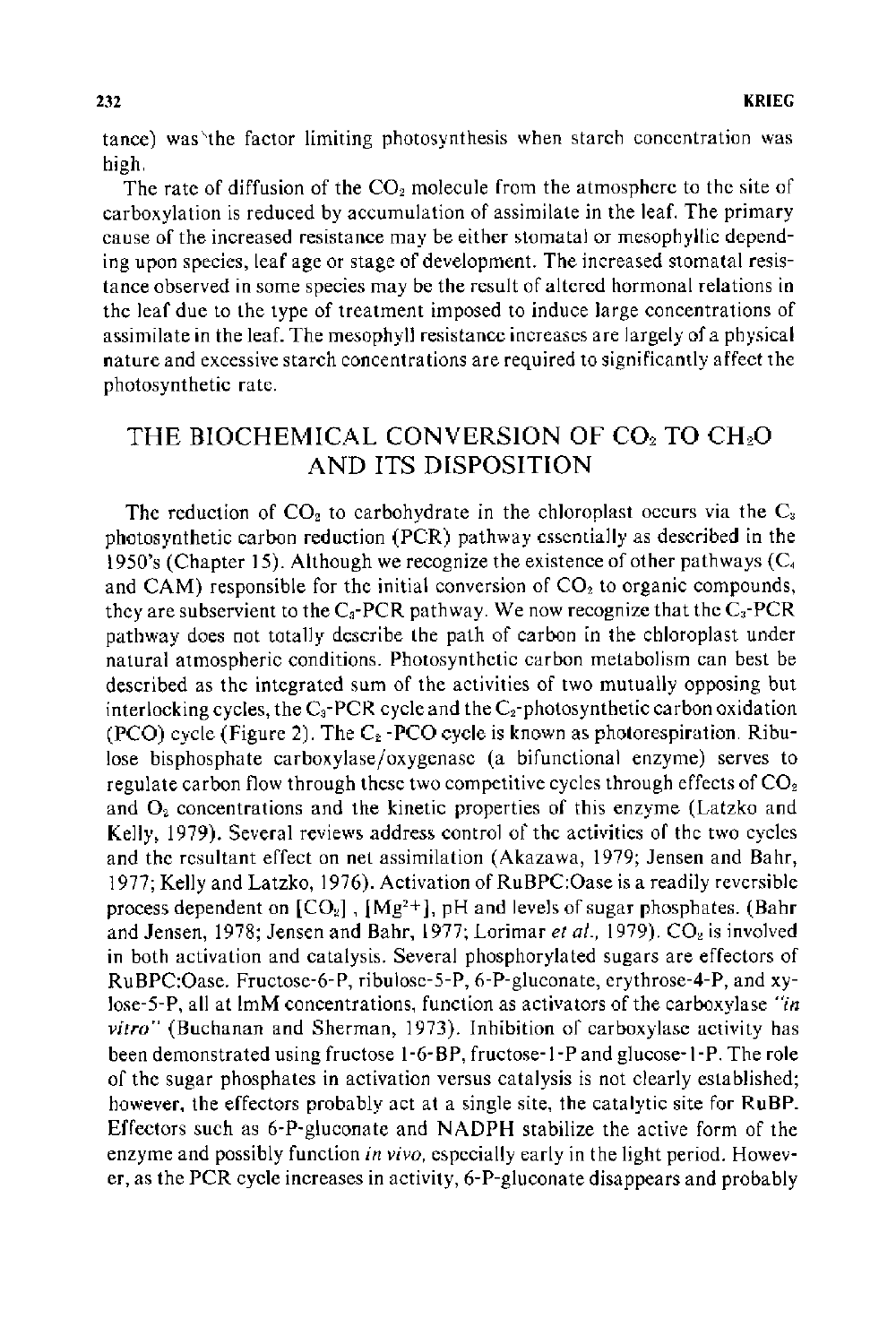# **PCR-PCO CYCLE**



Figure 2. The photosynthetic carbon reduction-oxidation cycle existing **in** C plants.

has no further effect on RuBPC:Oase activity. The magnitude of the inhibitory and stimulatory effects of metabolites is generally not very great and also not very consistent among different investigators. Extensive research by Chollett and Anderson (1976) demonstrated that none of the chloroplast metabolites examined differentially regulate carboxylase/oxygenase activities. These results were as expected since the same active site serves the two opposing reactions.

Carbon dioxide and  $O<sub>2</sub>$  compete for the same active site on this enzyme and control the ratio of carboxylation:oxygenation and thus the flow of carbon through the PCR versus the PCO cycles. Temperature plays a major role in determining CO<sub>2</sub>:O<sub>2</sub> concentrations in the chloroplast (Azcon-Bieto *et al.*, 1981; Bykov *et al.*, 1981; Tenhunen *et al.*, 1979). Since O<sub>2</sub> is a product of the photochemical reaction, its concentration could be greater than that due to normal atmospheric conditions. Increases in net photosynthesis of 30 to 50 percent are observed in  $C_3$  species when the  $O_2$  content of the atmosphere is reduced from 20 percent to 1-2 percent (Laining *et al ..* 1974). In cotton, we estimated photorespiration as the difference between short time  $CO<sub>2</sub>$  fixation rates and net carbon exchange rates (CER) of single leaves (Perry and Krieg, 1981; Perry *eta!.,* 1983 ). At 25C photorespiration is minimal but increases rapidly with increasing temperature, reaching a maximum of 50 percent of net photosynthesis at 35-37C (Figure 3). Using a 2 percent  $O_2$  and 340  $\mu$ 1 1<sup>-1</sup> CO<sub>2</sub> gas mixture, we ascertained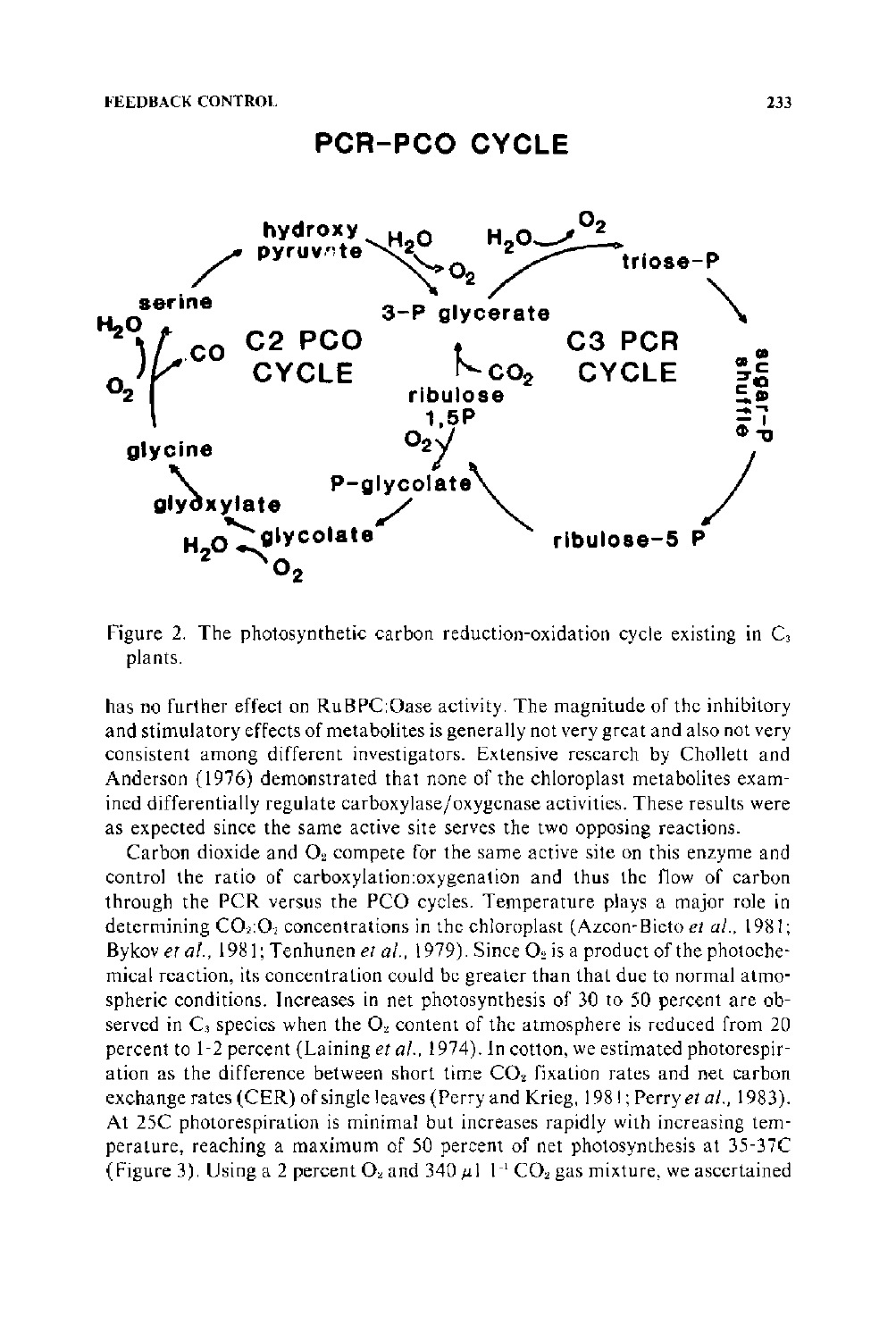

Figure 3. Photosynthetic responses of individual cotton leaves to increasing air temperature.

that essentially all of the difference between gross and net photosynthesis can be attributed to photorespiratory  $CO<sub>2</sub>$  evolution. Dark respiration rates of 2-3 mg  $CO<sub>2</sub>$  evolved dm<sup>-2</sup> hr<sup>-1</sup> were measured on fully expanded leaves. The current opinion is that glycolytic and Kreb cycle activity are greatly reduced in the light due to the cytoplasmic energy charge and due to the high concentration of phosphorylated sugars favoring sucrose synthesis and inhibiting dark respiration.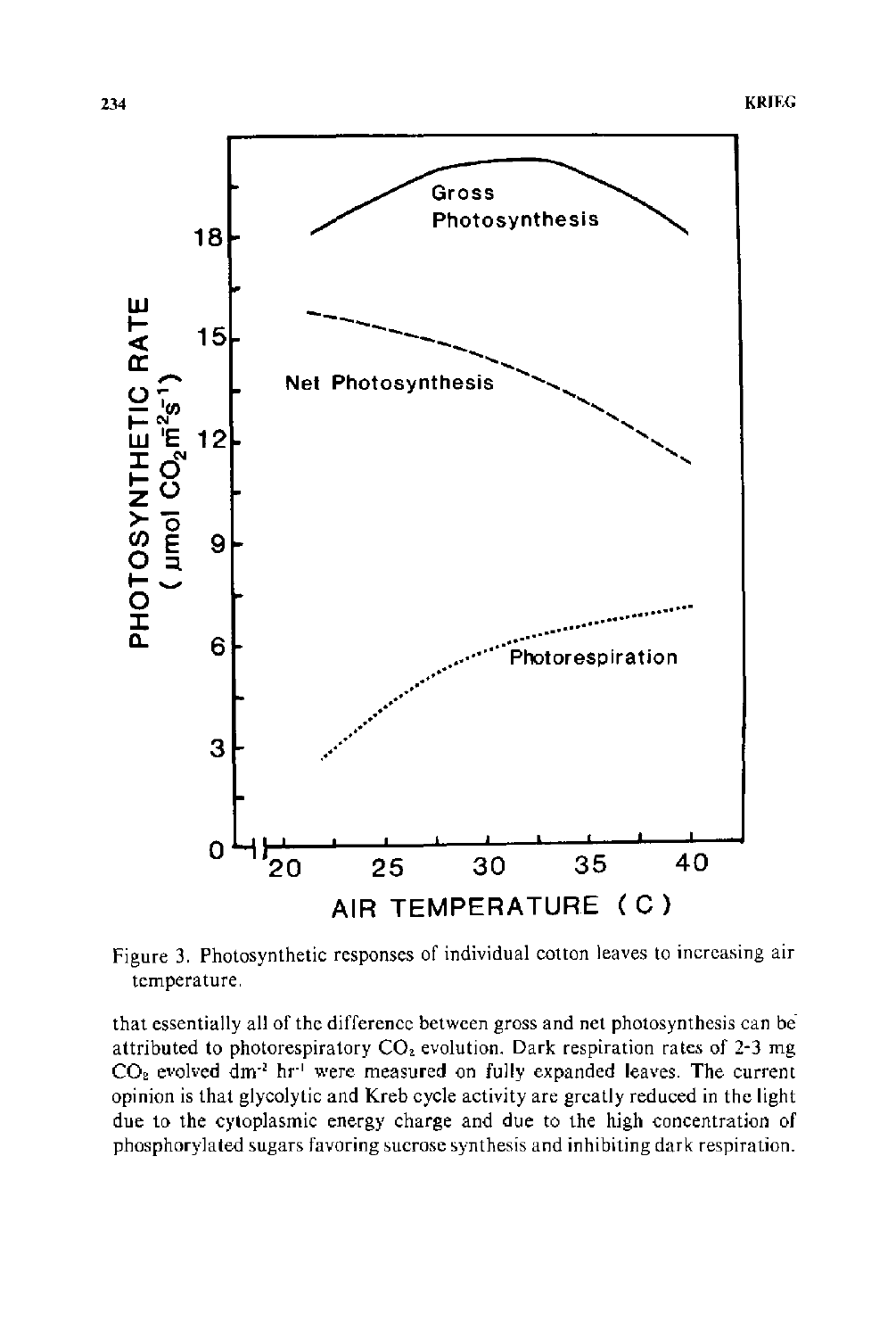$CO<sub>2</sub>$  compensation concentrations increase with temperature, also reflecting the increased photorespiratory activity (Bykov *et a!.,* 1981 ). This reduced the  $CO<sub>2</sub>$  concentration gradient and, thus, the rate of diffusion of  $CO<sub>2</sub>$  to the chloroplast. If stomatal or mesophyll resistance are simultaneously increased due to starch accumulations, net photosynthesis would be severely reduced. Nofziger and Koller (1976) indicated that at a given temperature, the  $CO<sub>2</sub>$  compensation point was not altered and attributed the reduction in net photosynthesis to increased mesophyll resistance. Based on the current evidence this response is as expected.

Zelitch (1979) proposed that certain metabolites such as L-glutamate, L-aspartate. phosphoenolpyruvate and glyoxylate are effective inhibitors of photorespiration. He suggested that alterations in the pool sizes of certain common metabolites can increase photosynthesis by inhibiting glycolate synthesis and thus photorespiration, probably by a feedback mechanism. Chemical or genetic regulation of some commonly occurring metabolites could possibly produce plants with higher rates of net photosynthesis through effects on photorespiratory inhibition, although the worth of this response remains to be demonstrated.

Only two other enzymes of the PCR pathway are subject to metabolic control and, thus, possible regulators of the rate of carbon flow through the cycle (Portis *eta!.,* 1977). These are fructose 1-6 bisphosphatase (FBPase) and sedoheptulose 1-7 bisphosphatase (SBPase). These two enzymes hydrolyze the respective hisphosphates at the C -I position to yield an inorganic phosphate and fructose-6-P or sedoheptulose-7-P, respectively. FBPase has been studied most intensively. It has an alkaline pH optimum (8.5), is largely inactive below 7 .8, and is highly dependent on  $Mg^{2+}$ . The enzyme is activated by light largely due to pH and  $Mg^{2+}$ changes in the stroma favoring activity. The activity of FBPase increases in a sigmoidal manner with increased FBP concentrations. One possible mechanism of control by this enzyme involves the sigmoidal dependence of FBPase activity on FBP concentrations. If the glyceraldehyde- 3-P concentration were to decline due to export from the chloroplast, then the chloroplast levels of DHAP and FBP would also decline and affect FBPase activity. SBPase responds similarly to effectors and metabolite concentrations. An interesting side note is that at a pH of 8.8, FBPase dissociates into two halves which retain catalytic activity and are reported to acquire SBPase activity (Buchanan and Sherman, 1973). It remains to be clarified whether the SBPase of the PCR cycle is a specific SBPase or a dissociated FBPase. The correlation between FBPase activity and rates of  $CO<sub>2</sub>$ fixation with intact chloroplasts is close (Portis *et al.,* 1977), but whether FBPase or SBPase is rate-limiting the  $CO<sub>2</sub>$  fixation is still a valid question.

The triose phosphates produced by the PCR cycle can either be exported from the chloroplast and produce sucrose for export in the cytoplasm, or they can be converted to hexose phosphates in the chloroplast and stored as starch. Why would starch accumulate in the chloroplast, if it is inhibitory to photosynthesis through increased mesophyll resistance? Why aren't the triose phosphates exported to minimize starch accumulation and possible damage to the chloroplasts?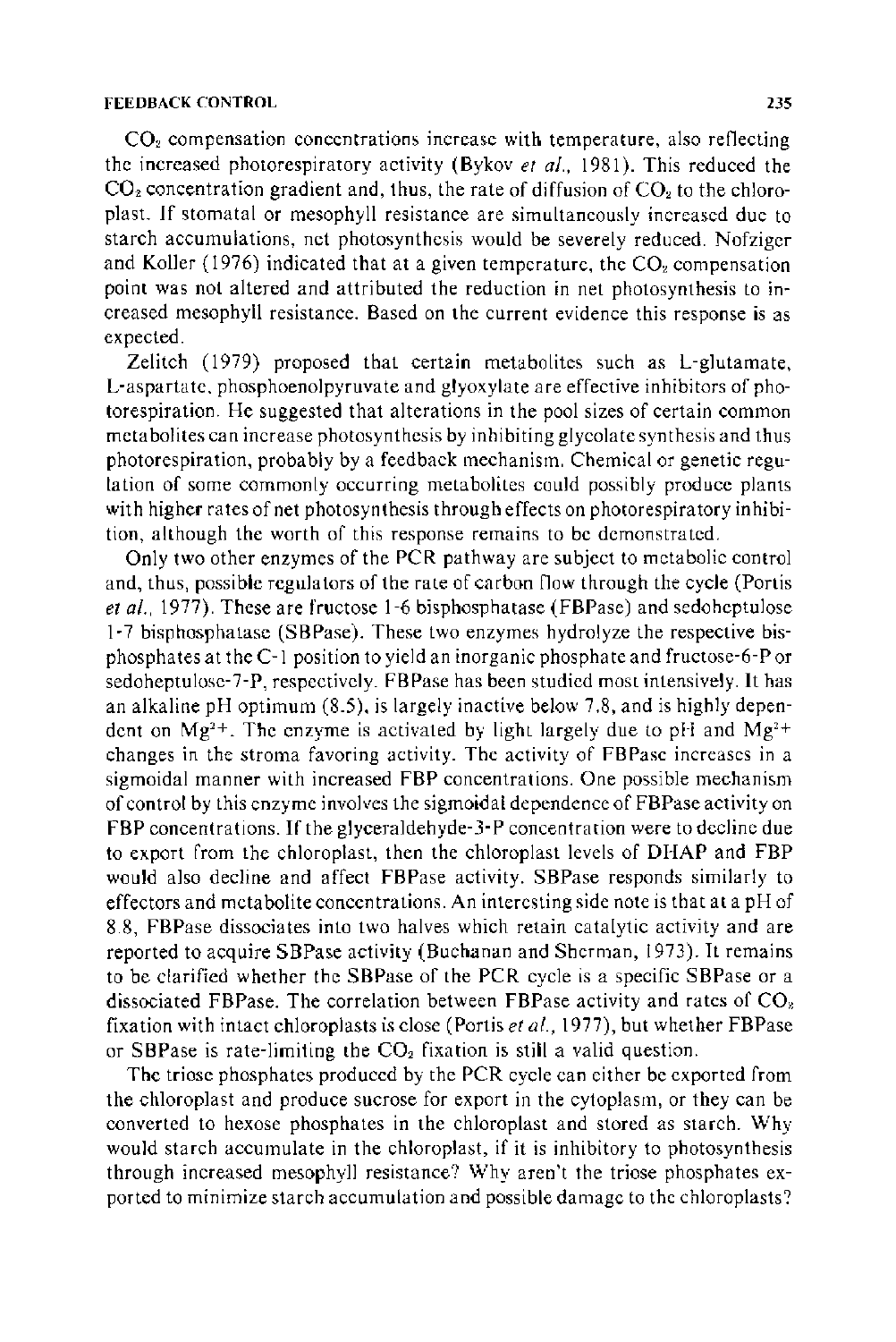We now recognize that co-transport occurs in moving assimilate from the chloroplast to the cytoplasm (Bassham, 1979). An inorganic phosphorus (Pi) must be imported for each triose-P exported from the chloroplast. Therefore, if the translocator were not able to function as rapidly as triose phosphates were being produced, fixed carbon would be diverted to starch synthesis inside the chloroplast. The rate of translocation across the chloroplast membrane may be limited by translocator activity or due to inadequate pool size of Pi in the cytoplasm. The unavailability of Pi in the cytoplasm may result from sequestering by soluble sugars or by reduced sucrose synthesis. Starch synthesis is stimulated by low concentrations of Pi in the chloroplast and by increased concentrations of 3-PGA.

## STRESS EFFECTS ON PHOTOSYNTHESIS

The photosynthetic process is subject to control by both environmental and genetic factors. Complex control mechanisms (largely undefined) probably evolved to enable the plant to maintain a high degree of homeostasis when environmental conditions change or the demand from processes within the plant change. Lack of adequate supplies of soil water or excessive atmospheric demand for water frequently result in plant water deficits which constitute a growthlimiting stress to the cotton plant under field conditions. Usually accompanying the water stress is a high temperature stress which further confounds the plant response, especially the photosynthetic rate response. Several excellent books have addressed the developmental and physiological responses of plants to environmental stresses of water and temperature (Mussells and Staples, 1979; Turner and Kramer, 1980). Likewise, the photosynthetic process and the response to water and temperature stresses have been the subject of several recent reviews (Boyer, 1976a,b; Krieg, 1983 a, b). The water relations of the cotton plant and the response of select developmental and physiological processes to water deficits have been reviewed by Jordan (1983).

This effort is directed toward defining the possible control of the photosynthetic process in cotton due to end-product inhibition or the accumulation of assimilates. In order to accomplish this task one must be able to define and differentiate the responses of the source leaves, the translocation system and the various sinks to a range of stress intensities. No comprehensive experiments of this nature have been reported by my knowledge. Based upon the existing evidence, I will present my concept of the source-sink relations of the cotton plant and the possible control of photosynthetic rates by feedback inhibition.

As previously described the photosynthetic process consists of three major components, namely the photochemical process of energy conversion, the physical processes of diffusion controlling transfer of  $CO<sub>2</sub>$  from the external environment to the site of carboxylation, and lastly the biochemical process responsible for  $CO<sub>2</sub>$ reduction to CH<sub>2</sub>O and its subsequent disposition. Environmental stresses can directly affect the photosynthetic rate or they can indirectly affect the assimila-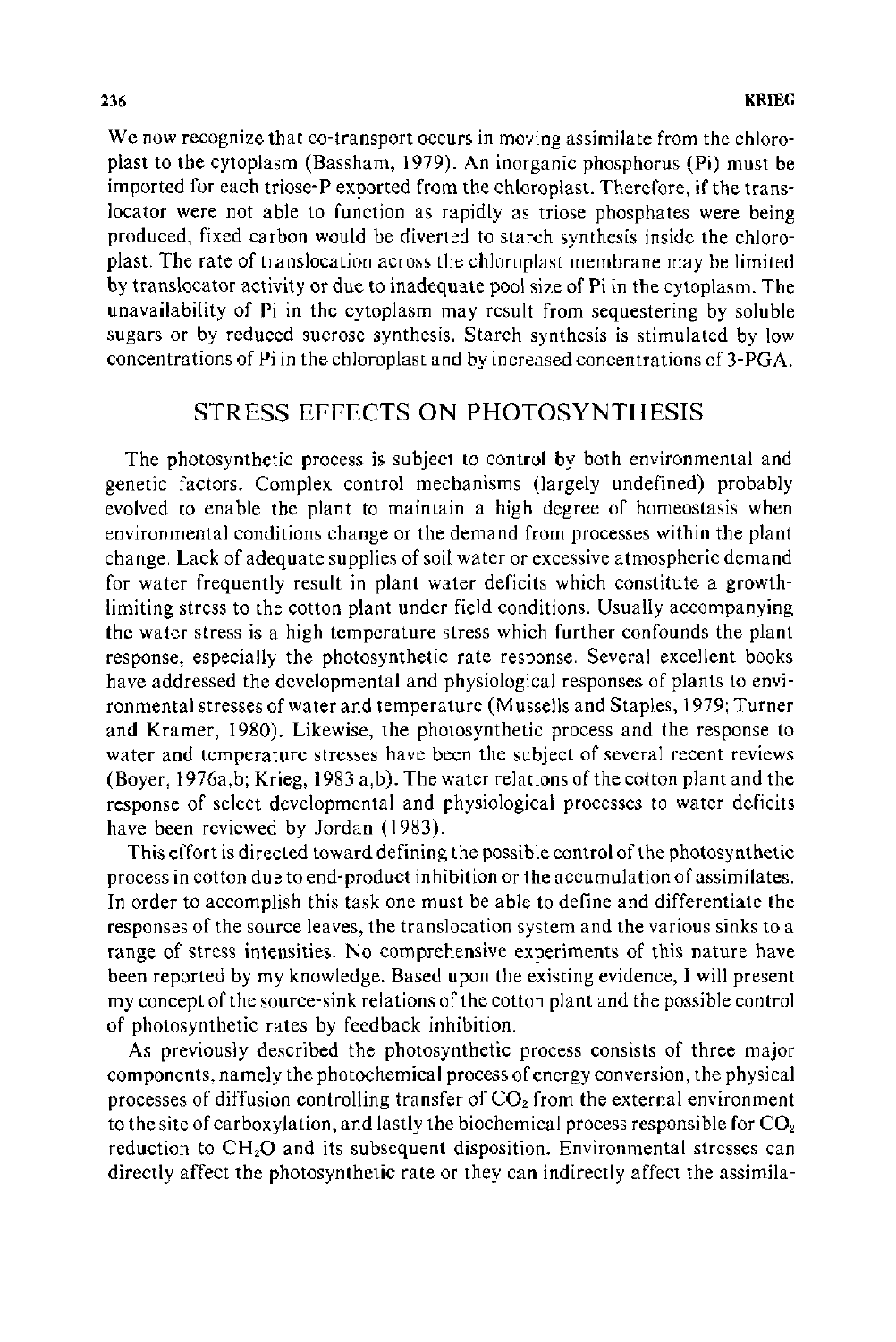tion process by directly affecting the sinks ability to process the assimilate, thus creating the possibility of feedback inhibition.

#### **DIRECT** EFFECTS OF STRESS

Water stress was reported to directly affect the photochemical activity of isolated cotton chloroplasts (Fry, 1970, 1972). Hill reaction activity, as measured by ferricyanide reduction, was reduced approximately 2 percent per bar decline in osmotic potential of the bathing medium. This rate of reduction was fairly consistent using chloroplasts from cotton tissue subjected to stress in a number of different ways.

The literature is replete with examples of water stress inducing stomatal closure and thus greatly reducing gas exchange (Bielorai and Hopmans, !975; Brown *et al.*, 1975; Davis, 1977; El Sharkawy and Hesketh, 1964; McMichael 1980; Troughton, 1969). Stomatal control is a function of guard cell water relations, and as stress increases and leaf water potential  $(\psi_1)$  declines, the stomata begin to close. A linear correlation between stomatal conductance and photosynthetic rate has been reported for cotton between leaf water vapor conductance values of 0.1 and 0.7 cm  $s<sup>-1</sup>$  (McMichael, 1980). However, leaf conductances of field-grown cotton are often greatly in excess of  $1.0 \text{ cm s}^{-1}$ , and values in excess of 2.0 cm s<sup>-1</sup> are not uncommon (Ackerson and Herbert, 1981; Ackerson and Krieg, 1977; Cutler *et al.*, 1977; Hutmacher and Krieg, 1981, 1983). Additionally, the stomatal response to declining leaf water potential is considerably different in field-grown cotton as compared with plants grown in controlled environment chambers (Ackerson and Herbert, 1981; Bielorai and Hopmans, 1975; Brown *eta!.,* 1976; Davis, 1977; Troughton, 1969). Under field conditions, we observed the photosynthetic rate to be slightly more sensitive to decreasing leaf water potential than the stomatal conductance response (Figure 4). The leaf water potential at which reductions begin to occur is altered by leaf age and stress history. Older leaves and leaves developing under the influence of soil water deficits required lower leaf water potentials to initiate the inhibition. Numerous reports in the literature suggest nonstomatal control of photosynthesis, even though stomatal changes are evident as leaf water potential declines (Ackerson *et a!.,* 1977; Hutmacher and Krieg, 1983; Karami *et a!.,* I 980; Krieg, 1983, Sung and Krieg, 1979).

Throughton (1969) indicated that the mesophyll resistance to  $CO<sub>2</sub>$  transport became a major factor when the relative water content (RWC) of the leaf declined below 75 percent. In field-grown cotton the leaf water potential-relative water content relationships during dehydration indicate that at a  $\psi_L$  of -20 bars the RWC would be approximately 75 percent (Cutler and Rains, 1978; Cutler *et a!.,* 1977a). Whether the increased mesophyll resistance is due to increased starch concentrations is not know at this time. However, under stress conditions, the leaf tissue normally has less starch than the non-stressed leaves (Eaton, 1955; Eaton and Ergle, 1948; Tollervey, 1970.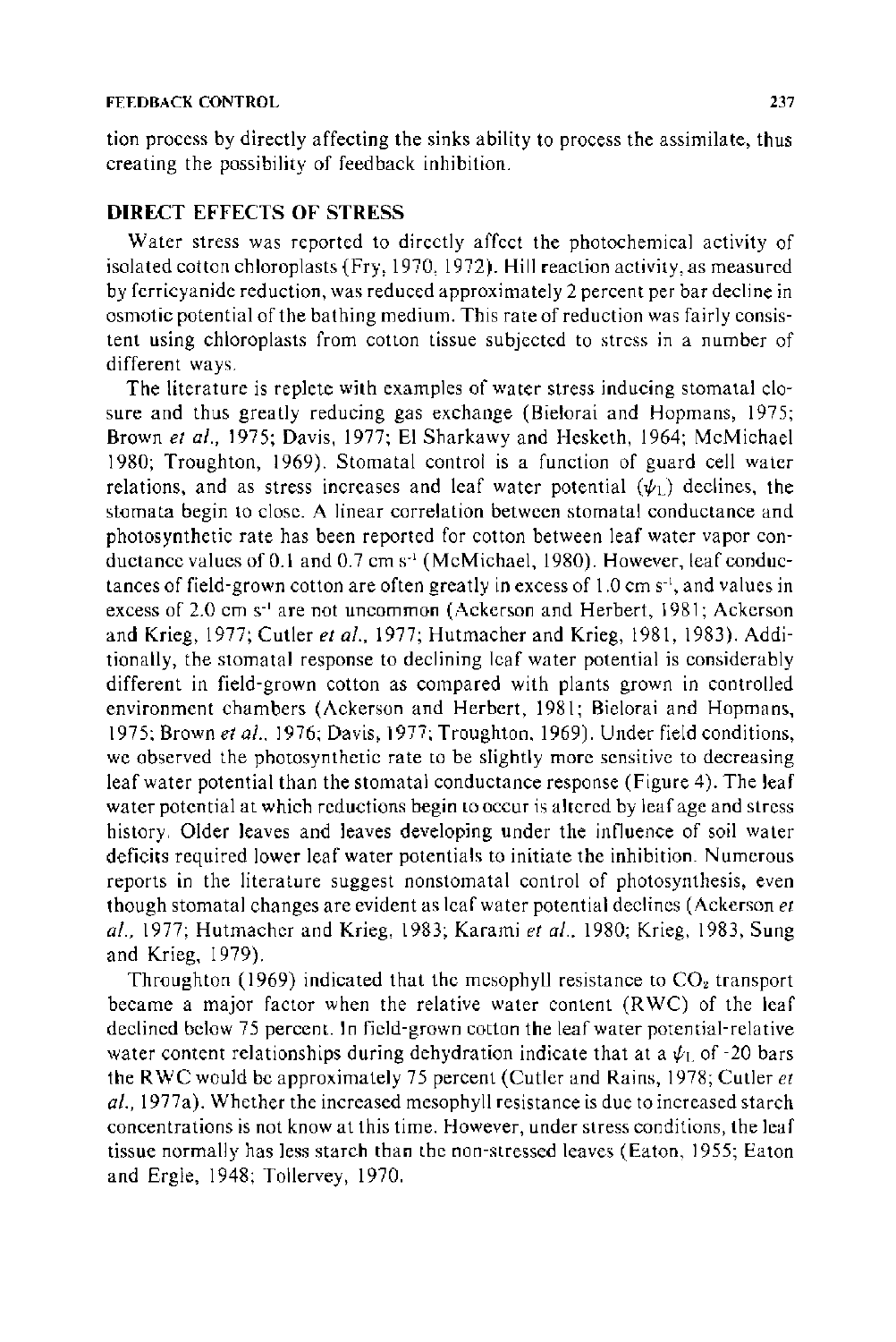

Figure 4. The influence of leaf water potential on photosynthetic rate and leaf conductance of water vapor for individual cotton leaves.

Direct effects of low water potential on carboxylation enzyme activity are not known at present. However, enzyme activities are determined *"in vitro"* in artificial environments. It is extremely difficult to determine the microenvironmental changes in the chloroplast as a result of low water potential and how these changes affect enzyme activity. Total RuBP carboxylase/oxygenase activity is subject to control by both biophysical and biochemical factors, and much remains to be done in defining the relative changes in these factors as stress progresses. Techniques are needed which will accurately reflect the "active" enzyme concentration in relation to "total" enzyme concentration.

The relative activity of RuBP carboxylase/oxygenase controls the rate of carboxylation versus oxgenation of RuBP and thus determines net photosynthesis. Our data indicate that the raiio of carboxylation to oxygenation is unaffected by increasing water stress to leaf water potentials of-24 bars (Perry and Krieg, 1983). Both gross and net photosynthesis begin to be affected as  $\psi_1$  declined from -20 bars (Figure 5). The constant ratio of gross photosynthesis to photorespiration in cotton implies stress effects on total enzyme activity. Previous reports of water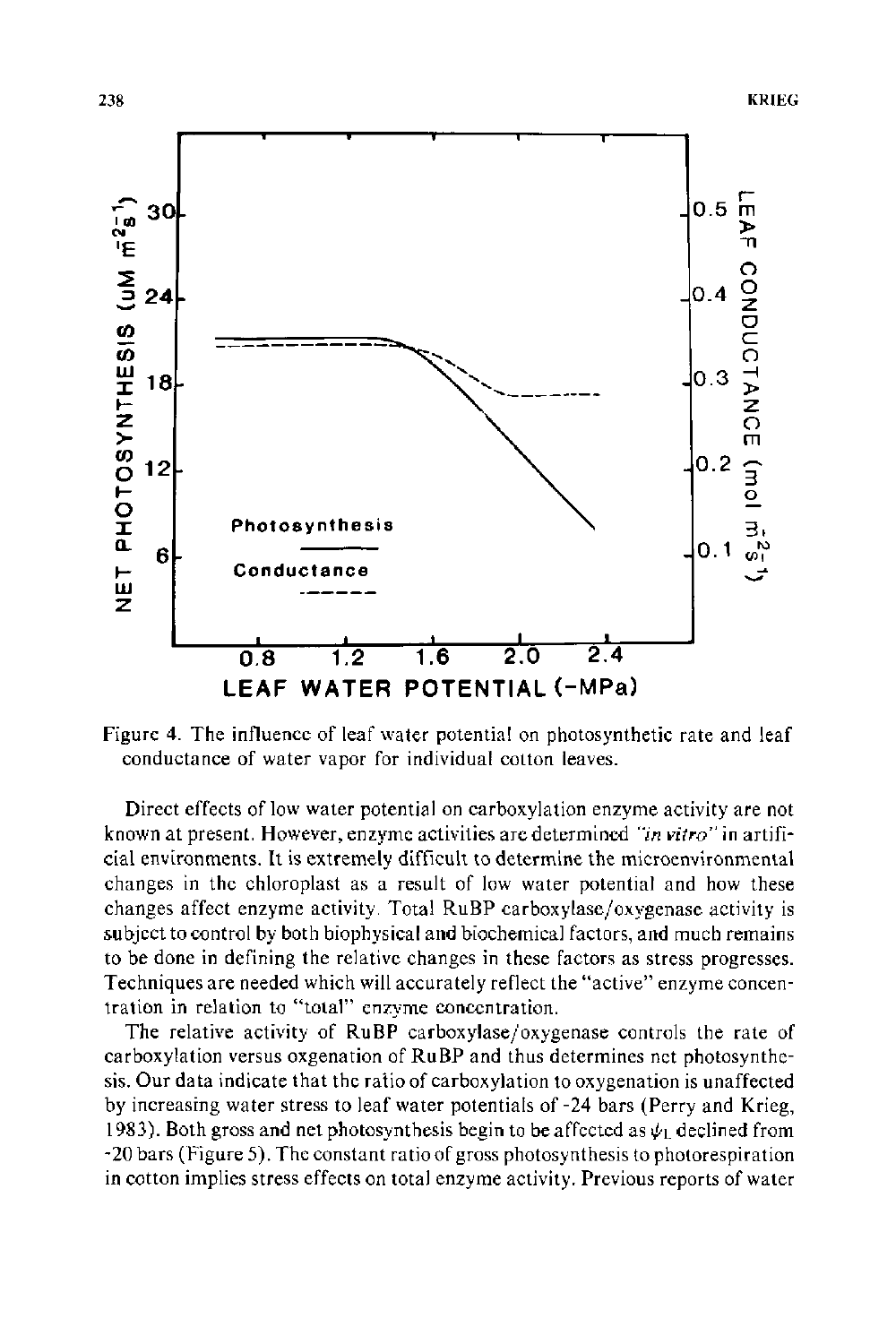

Figure 5. The influence of leaf water potential on photosynthesis-photorespiration rate responses of individual cotton leaves.

stress increasing photorespiratory activity of  $C_3$  plants may be confounded by the effects of temperature changes coincident with the leaf water potential.

The ratio of gross photosynthesis to net photosynthesis is very temperaturesensitive. Gross photosynthesis of cotton had a temperature optimum of 32 to 33C; whereas, net photosynthesis declined almost linearly from 25C to 37C (Perry and Krieg, 1983). Photorespiration represented approximately 50 percent of net photosynthesis at 35C and occurred at a rate of 11 to 12 mg  $CO<sub>2</sub>$  dm<sup>-2</sup> hr<sup>-1</sup>.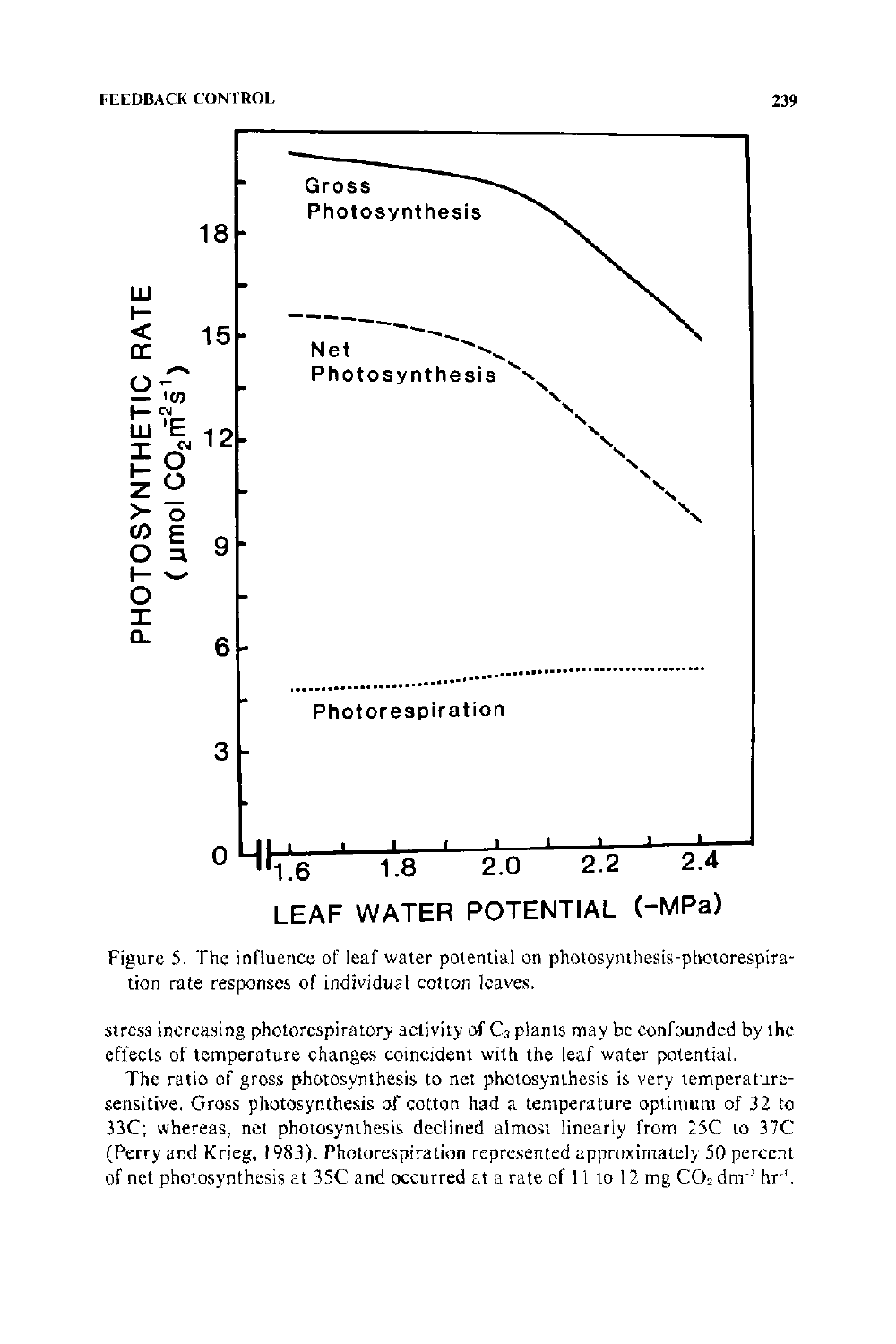Using 2 percent  $O_2$  to essentially eliminate photorespiration, the difference between gross and net photosynthesis disappeared; thus the light-derived  $CO<sub>2</sub>$  evolution was from photorespiration. Temperature has a profound influence on gas solubility in aqueous solutions with  $CO<sub>2</sub>$  solubility reduced to a greater extent than  $O<sub>v</sub>$  solubility with increasing temperature (Tenhunen *et al.*, 1979). The  $CO<sub>v</sub>$ compensation point also increases linearly with temperature, reflecting increased photorespiratory activity (Bykov *et al.*, 1981). The increased CO<sub>2</sub> compensation point was a reflection of reduced total enzyme activity rather than a differential effect on carboxylase or oxygenase as evidenced by the response with different  $O_2$ concentrations.

Cotton chloroplasts accumulate a rather large volume of starch during the course of the day which is attributed to carbon assimilation exceeding transport capacity (Eaton, 1955; Eaton and Ergle, 1948; Mason and and Maskell, 1928a). Starch synthesis is involved in reducing the osmotica in the chloroplast and maintaining a more favorable water status (Ackerson, 1981 ). Cotton also contains a number of intrachloroplastic bodies that appear to be lipid (Berlin *eta!.,*  1981a). The number and total volume of the intrachloroplastic granules increase under high light conditions, under water stress conditions and with increasing leaf age. At present, no reason for their occurrence is known; however, one possibility is discussed below.

Osmond *et al.* (1980) hypothesized that photorespiration in C<sub>3</sub> plants provides a means to dissipate excess biochemical energy when  $CO<sub>2</sub>$  reduction is impaired due to stomatal closure. In many temperate  $C_3$  plants, such as soybean, photorespiration represents about 50 percent of net photosynthesis at temperatures as low as 25C (Laing *et a/.,* 1974) In cotton, photorespiration is minimal at 25C but increases with temperature, representing about 50 percent of net photosynthesis at 35C (Perry and Krieg, 1983). If mesophyll resistance is increased due to starch accumulation or to declining tissue water content, the  $CO<sub>2</sub>$  concentration at the carboxylation site would be low and not capable of utilizing all the biochemical energy provided, unless the photochemical reactions were affected as suggested by Fry (1970, 1972). However, if lipids were synthesized rather than starch, mesophyll resistance changes would be minimized and excess energy could be dissipated in further reduction of the carbon compared with that in carbohydrate. A major problem in this scheme is that  $CO<sub>2</sub>$  is a catalyst for malonyl CoA synthesis from acetyl CoA in the initiation of fatty acid synthesis (Stumpf, 1976). As previously stated, this hypothesis is proposed as a means of dissipating excess biochemical energy when  $CO<sub>2</sub>$  reduction can't utilize the available supply. Therefore, circumvention of this basic prerequisite for  $CO<sub>2</sub>$  in malonyl CoA synthesis must occur. Shannon and others (deVillis *et a/.,* 1963; Shannon *et a/.,* 1963) indicated that the following reaction occurs in plant tissue:

Oxaloacetate + 
$$
\frac{1}{2}O_2 \frac{\text{Peroxidase}}{\text{Mn}}
$$
 Malonate + CO<sub>2</sub>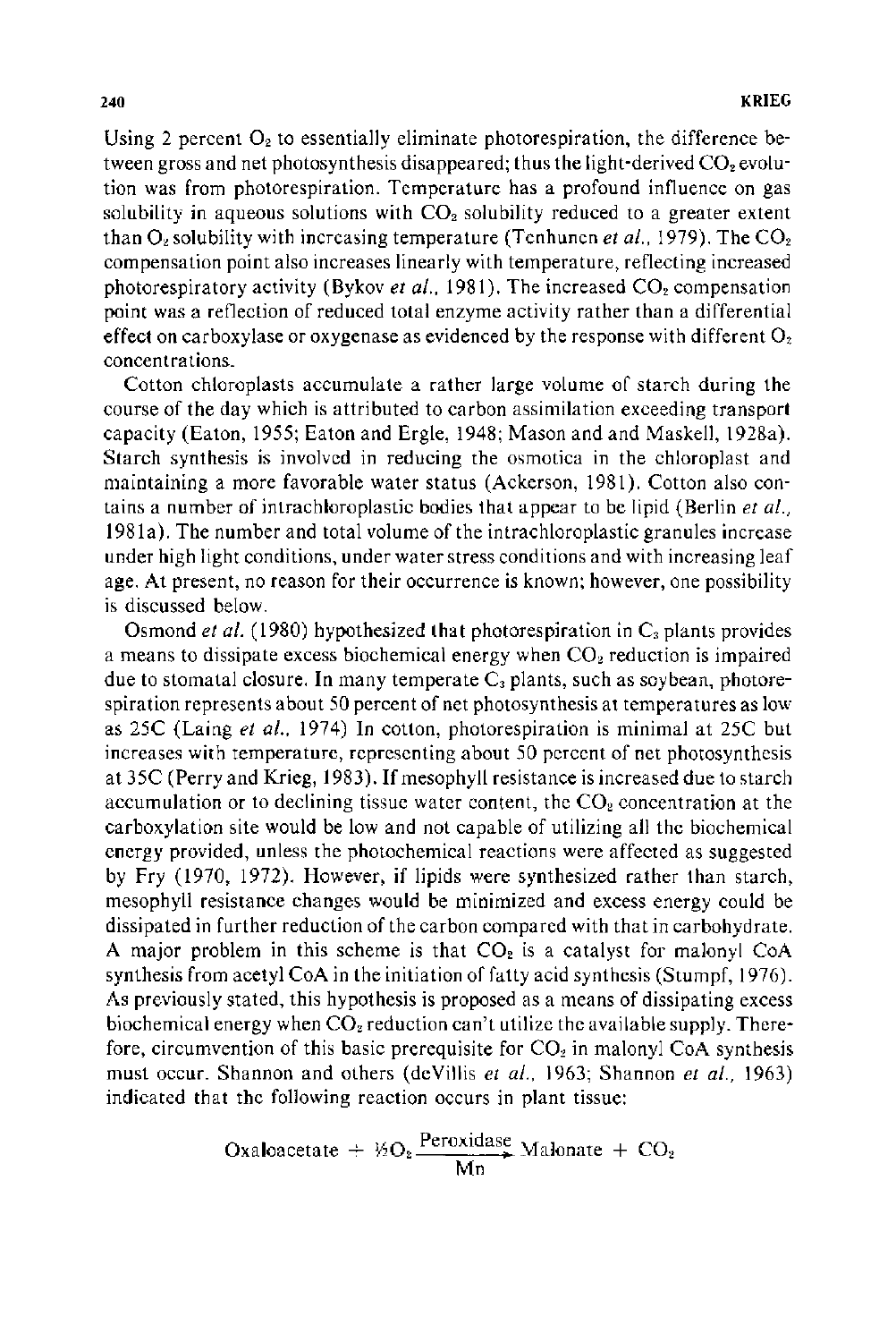The malonic acid can form malonyl CoA by using A TP and CoASH, bypassing the need for CO<sub>2</sub> catalysis. Cutler *et al.* (1977a) indicated that malate concentrations increase by 60 percent during the course of the daylight hours, and the concentration is higher in water stressed tissue than in non-stressed tissue. These results support the idea that the substrate for production of malonic acid is present in rather significant quantities.

The production of lipid as compared with starch represents the use of one additional ATP and NADPH for each carbon stored. 1 suggest that the cotton plant might employ lipid synthesis in the chloroplast to minimize photoinhibition of the light harvesting apparatus due to undissipated biochemical energy and to maximize carbon conservation by minimizing photorespiration. This mechanism implies that changes in the microenvironment of the chloroplast enhance hpid synthesis and minimize starch synthesis. These changes would apparently be influenced by temperature or tissue water potential.

One must immediately ask "why would the chloroplast store starch (or lipid) rather than export the assimilate initially? Is the sucrose synthesis process ratelimiting? Or is the sink(s) activity, and thus the ability to process the assimilate, rate-limiting?" Based upon currently available information, one is led to the conclusion that the growth processes are more sensitive to environmental constraints such as water and high temperature stress and, therefore, are unable to process the assimilate into growth products as rapidly as they can be produced (see Chapters 7 and 10). Leaf expansion in cotton occurs at a greater rate in the dark than in the light (Bunce, 1977a; Krieg, 1981; Yimbo, 1980). This growth response is often attributed to inadequate turgor pressure in the expanding leaf during the day due to reduced leaf water potential. Simultaneously, growth rates of cotton fruit appear to be limited by internal processes rather than assimilate supply (Anderson and Kerr, 1943; Kirk and Krieg, 1981; Krieg and Sung, 1979; McArthur *eta!.,* 1975). Boll growth rates have an optimum mean daily temperature of 27C and decline rapidly as the mean temperature increases (McArthur *et*  al., 1975). In much of the cotton-growing regions, the mean daily temperature is at least 27C during the boll development phase and in the semi-arid southwestern U.S. normally exceeds the optimum by several degrees. At present we do not know which assimilatory processes result in reduced boll growth rates when affected by temperature.

If assimilate demand is reduced by stress having a direct effect on the sink rather than the source, then photosynthate could accumulate and possibly inhibit its subsequent synthesis. Recent evidence indicates that cotton plants subjected to several cycles of mild water stress sufficient to reduce growth do have considerably greater leaf starch concentrations (Ackerson, 1981; Ackerson and Herbert, 1981). At high water potentials, the photosynthetic rates of the stress-adapted plants were lower than the nonadapted plants. The reduced photosynthetic rates could not be attributed to stomatal conductance differences, thus nonstomatal inhibitions are indicated. After 48 hours in the dark, the starch was depleted and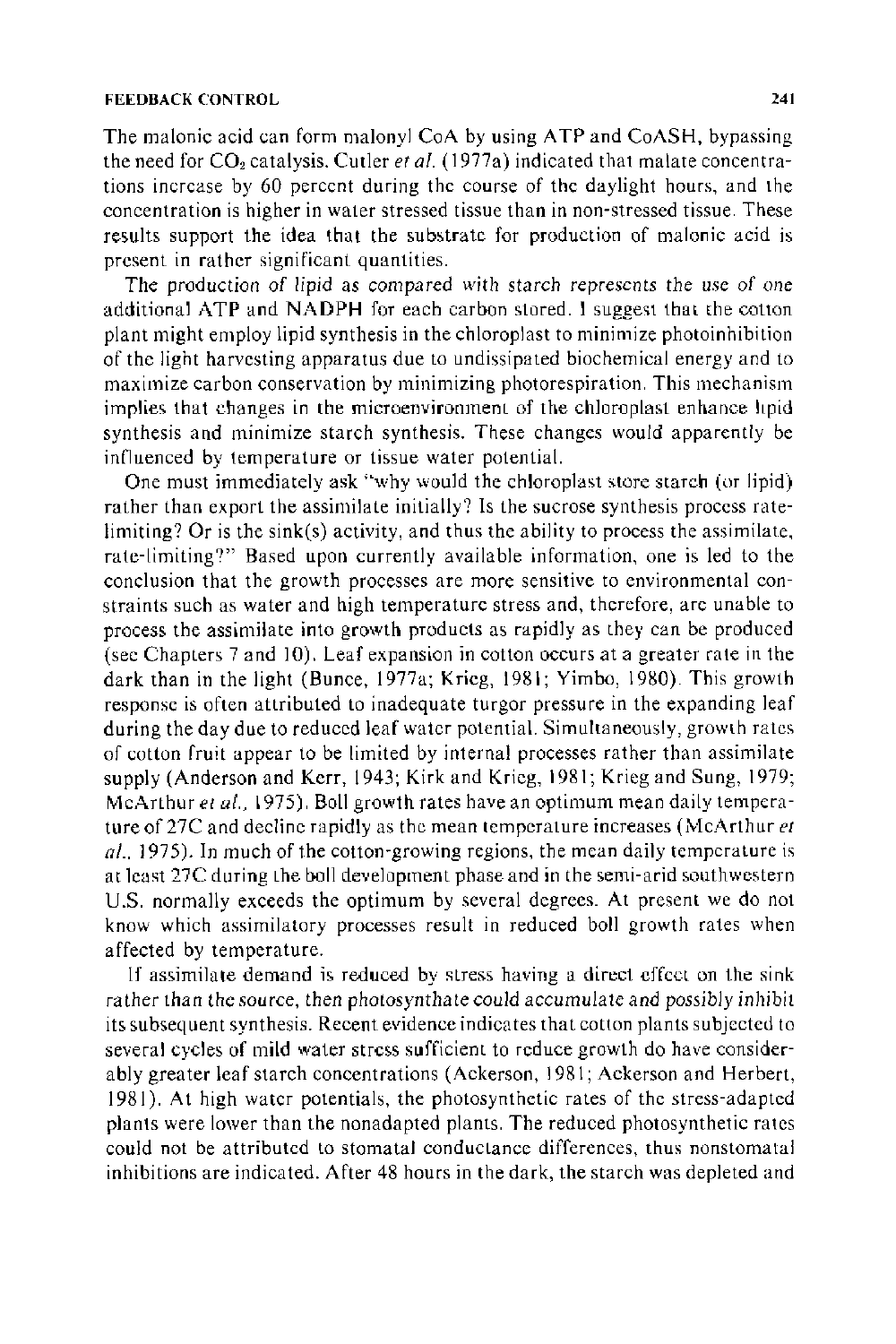the plants were "de-adapted." Subsequent physiological responses of the deadapted plants were identical to the control plants. These data suggest that starch accumulates under mild stress conditions due to sink activity being reduced more than source activity in the short term. Prolonged stress should result in a more steady-state condition where production is in accord with demand. Another interesting aspect of these studies on drought adaptation was the apparent absence of lipid-like bodies in the chloroplast and extremely large starch granules. The photosynthetically active radiation level was 800  $\mu$ E m<sup>-2</sup> sec<sup>-1</sup>. Under high light conditions, less starch and more intrachloroplastic lipid-like bodies were observed (Berlin *et al.*, 1981). This observation again supports the contention that lipid synthesis is a means of dissipating excess photochemical energy and simultaneously minimizing the need for photorespiration.

### SUMMARY

Crop growth represents a highly coordinated and integrated set of systems involved in assimilation of  $CO<sub>2</sub>$ , H<sub>2</sub>O and minerals from the environment and their reduction and use in various growth processes which result in biomass. The primary assimilatory tissue is separated from the major centers of growth, so a translocation system is necessary. Both the source of assimilates and the sinks where assimilates are utilized are subject to genetic and environmental controls as to rate of activity. There is a high probability that the assimilation capacity exceeds the system's ability to process the assimilate in most green plants. This statement must be qualified with respect to species, growth stage and environmental conditions during plant development. The mechanisms responsible for regulating source-sink activities, or supply and demand, are many and can involve both biophysical and biochemical components. The controls imposed can be directly on the assimilatory process, or they may be indirect such as through some type of feedback inhibition.

The mechanisms involved in control of photosynthetic activity through feedback inhibition continues to escape thorough definition. Although one can artificially create conditions whereby large starch accumulations exist and restrict  $CO<sub>2</sub>$  diffusion rates, the question of the significance of this type of inhibition under natural environmental conditions is still debatable.

Although sound experimental evidence is rare, I am of the opinion that the primary regulator of  $CO<sub>2</sub>$  reduction resides in RuBP carboxylase activity. The activity of this enzyme is subject to numerous controls including inorganic and organic effectors. The active enzyme exists as a complex of eight large subunits and eight small units in the appropriate three-dimensional structure. Association and dissociation are a function of the chemical environment and the order of addition of activators. The complexity of this enzyme and its function in carboxylation and oxygenation make it the logical candidate for regulation of the rate of carbon reduction in green leaves. Techniques to measure "active" enzyme con-